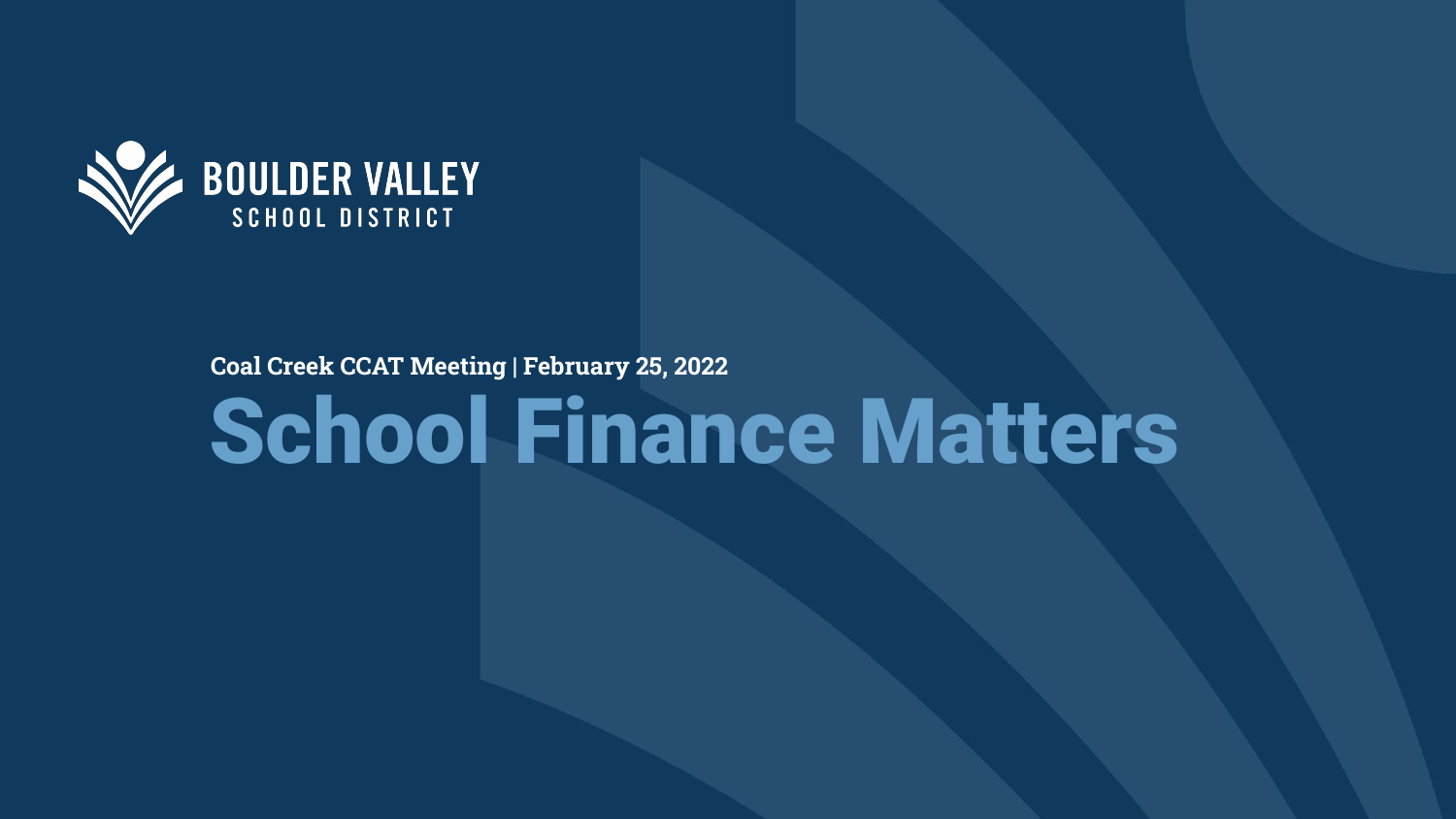#### **State Overview: School District Funding**

- How does BVSD receive money? How's that decided?
	- Funding vs. Revenue
		- **Funding How much and how it is decided?** 
			- **Total Program Funding** 
				- Per Pupil Revenue October 1 Student Count
				- School Finance Act Funding Formula
			- Categorical Funding reimbursements
			- **Mill Levy Overrides local elections**
			- Grants state and federal
			- Capital Bonds local elections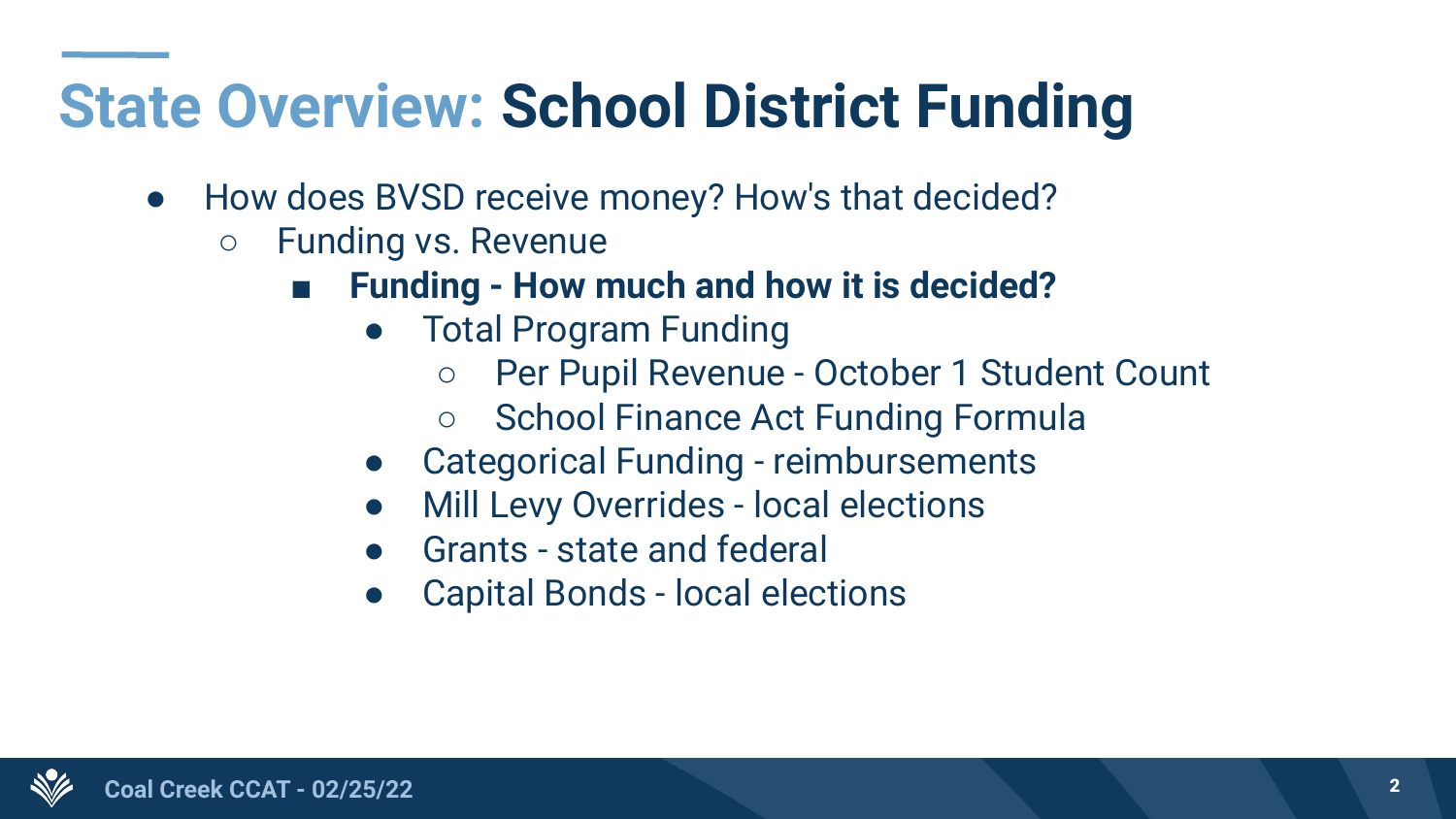#### **State Overview: School District Funding**

- How does BVSD receive money? How's that decided?
	- Funding vs. Revenue
		- **Revenue Where does the money come from?** 
			- Total Program Funding
				- $\circ$  Local Property Tax 26.023 mills  $(2.68 27.0)$
				- Specific Ownership Tax (car registrations)
				- State Share
			- Local property tax elections
				- Mill levy overrides
				- Capital bonds
			- Other state revenue (categorical revenue, grants)
			- Federal revenue (grants, Medicaid reimbursements)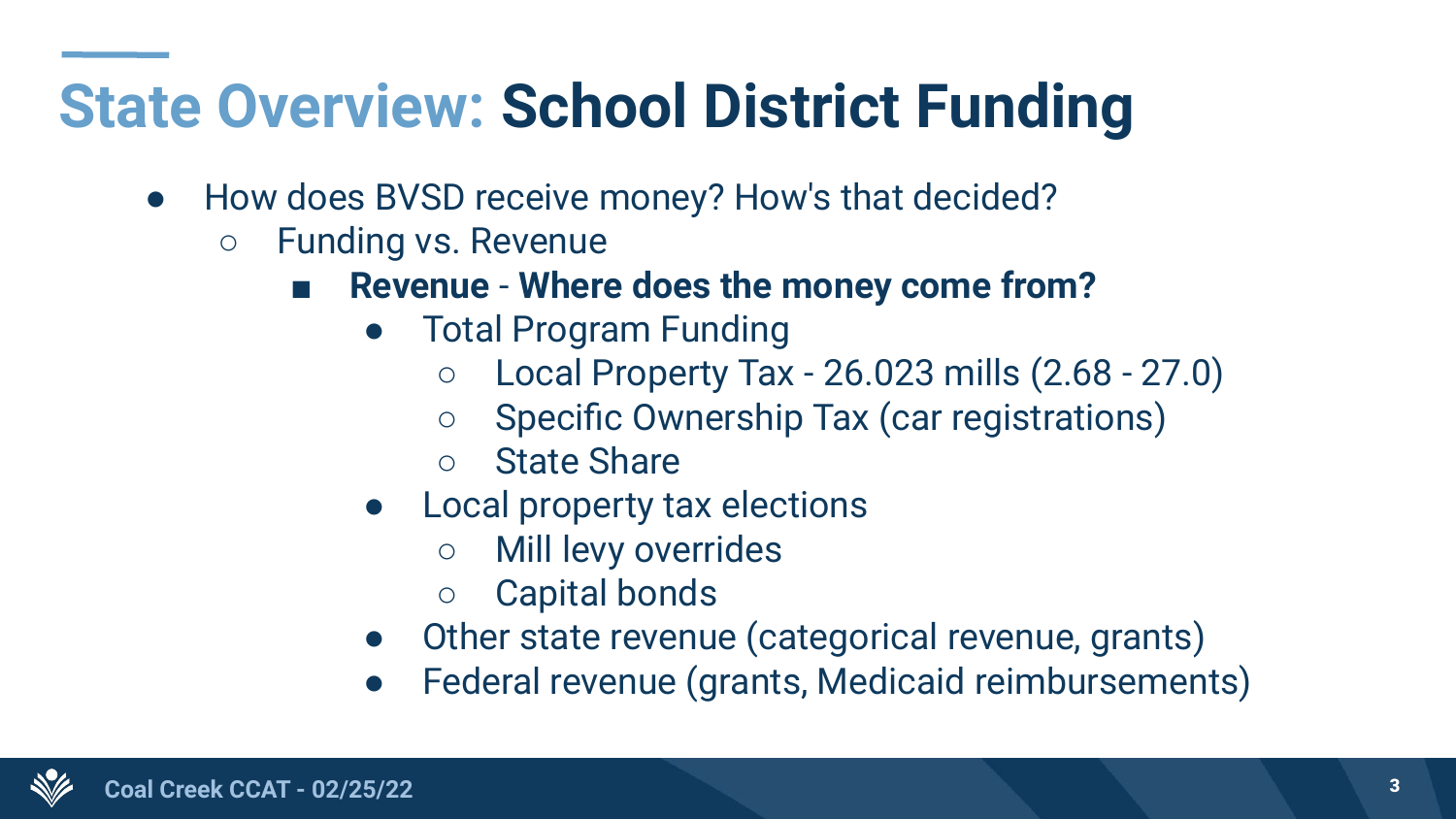#### **State Overview: The "Negative Factor"**

- What is the negative factor and why do we still have it?
	- Renamed the "Budget Stabilization Factor"
	- Mechanism to reduce the state's General Fund investment in K-12 education
	- Competing needs for government services
	- Constitutional restrictions for increasing revenue
	- Colorado voters are generally tax averse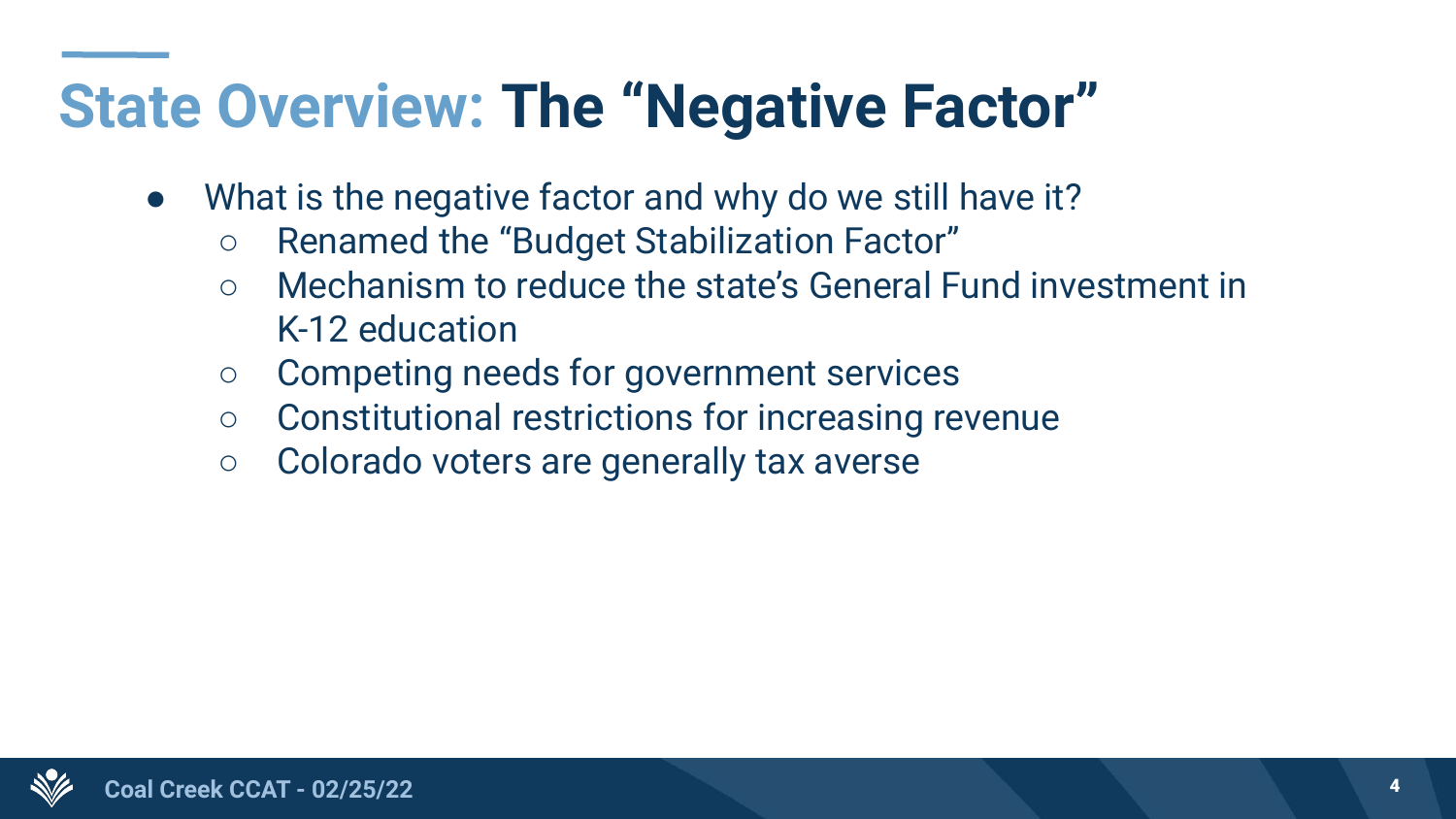## **State Overview: Colorado Funding Adequacy**

- Why are we a state that is so underfunded? Is there anything we can do about that?
	- Competing needs for government services
	- Constitutional restrictions for increasing revenue
	- Direct voting on state-wide revenue increases
		- Failed ballot measures direct K-12 funding
			- Proposition 101 2010
			- Amendment 66 2014
			- Amendment 73 2018
			- Proposition CC 2019
		- Successful ballot measures indirect K-12 funding
			- Amendment B 2020 (Gallagher repeal)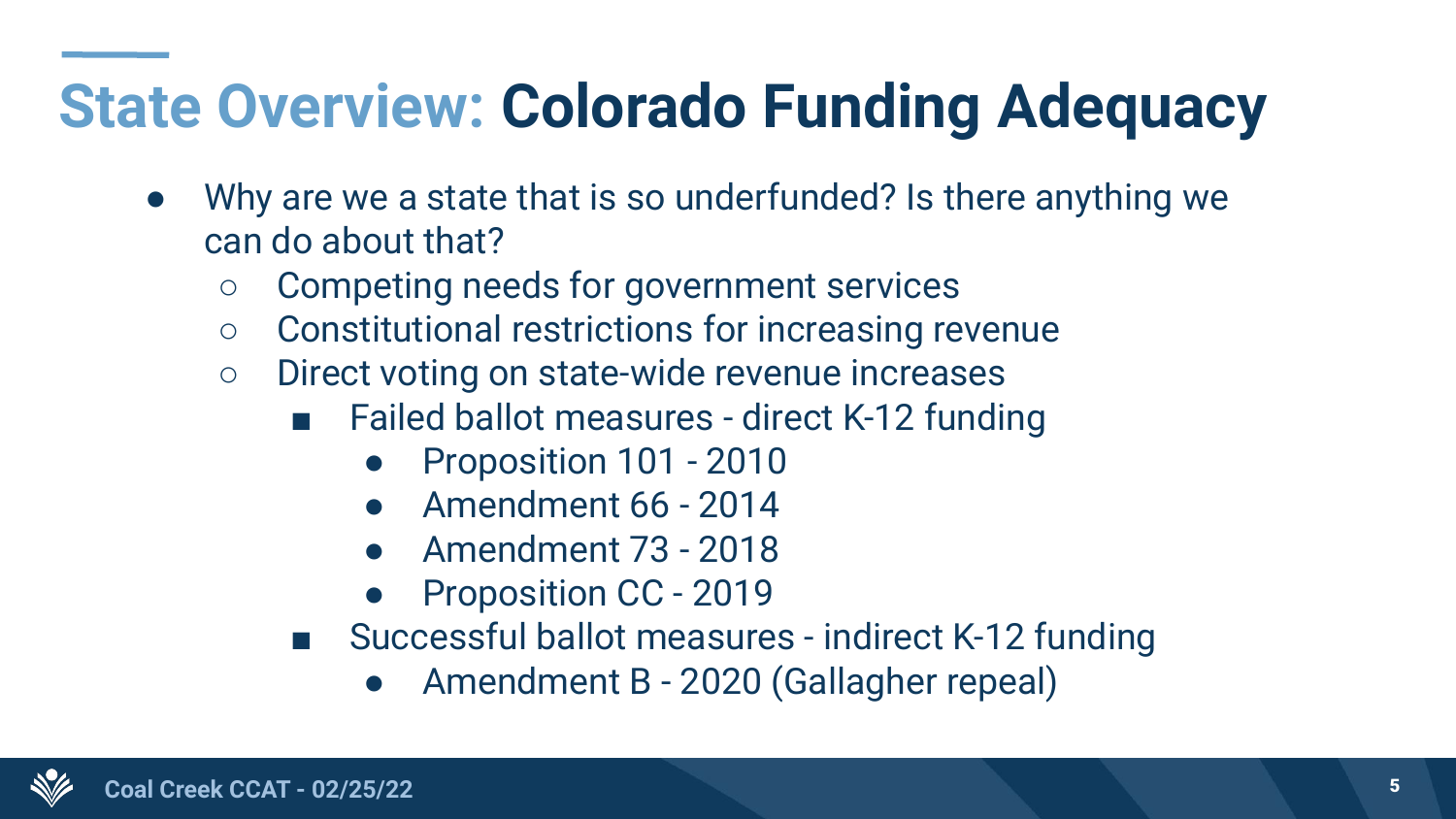#### **State Overview: District Funding Variance**

• When I've looked at data BVSD receives less money than other cities why is that? Eg. Colorado Springs

| <b>2021-22 Funding</b> | <b>Boulder</b> | <b>St. Vrain</b> | Colorado<br>Springs* |
|------------------------|----------------|------------------|----------------------|
| Funded Pupil Count*    | 28,828.9       | 30,848.5         | 24,035.3             |
| <b>At-Risk Count</b>   | 5,934.7        | 8,829.5          | 14,043.7             |
| <b>At-Risk Percent</b> | 21.1%          | 28.4%            | 53.2%                |
| At Risk Funding        | \$6.7M         | \$9.6M           | \$16.4M              |
| Total Program*         | \$260.1M       | \$271.7M         | \$257.3M             |
| Per Pupil Revenue      | \$8,834        | \$8,745          | \$8,780              |

\*Net of state Charter Institute students

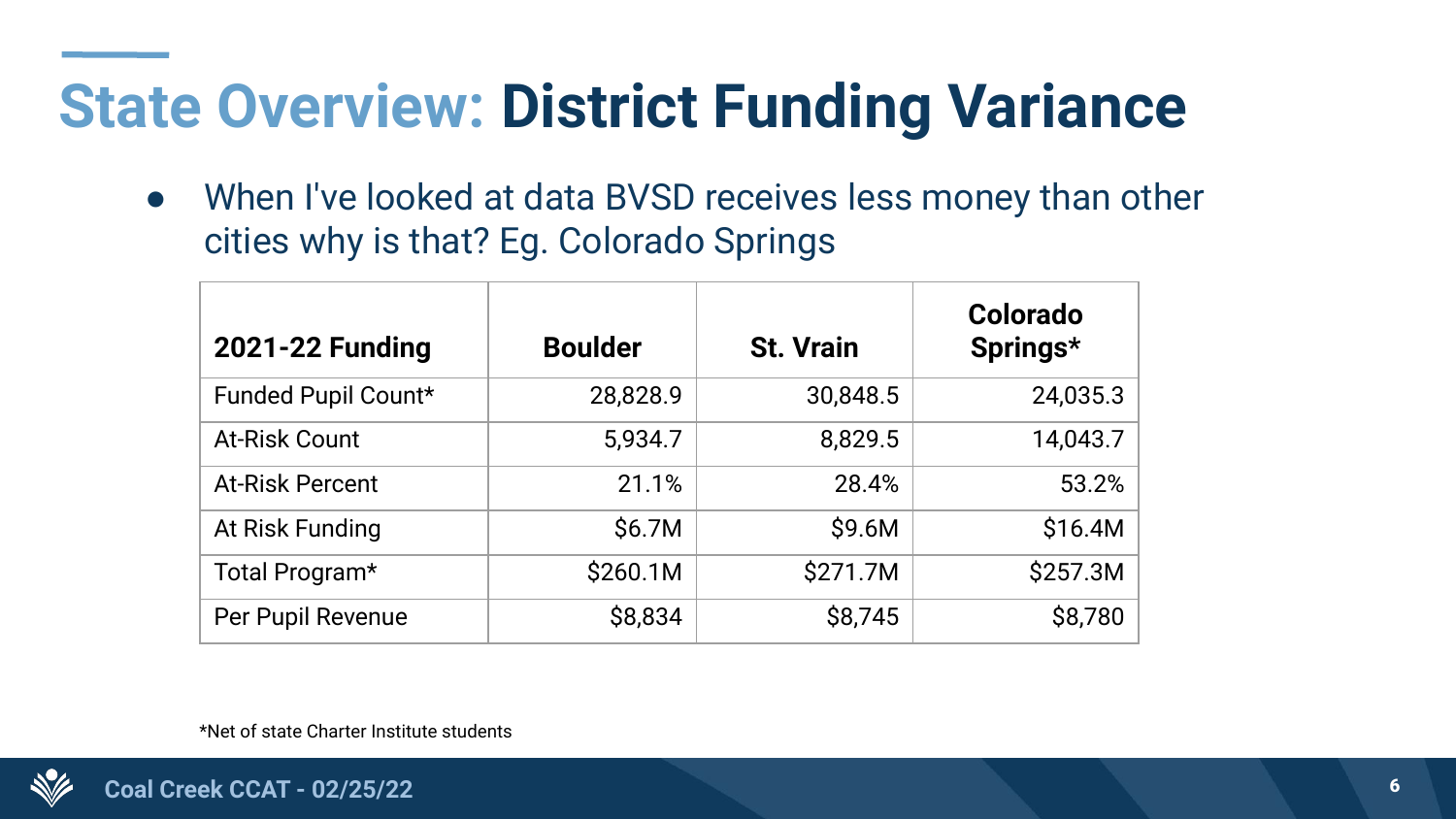## **BVSD Overview: Funding Our Schools**

- How does BVSD fund our schools?
	- Staffing (FTE) allocations
		- Classroom teachers
		- Art/Music/PE specials
		- Paraeducators (instructional and healthroom)
		- Student support services (teacher librarians, counselors)
		- Administration
		- Custodians
	- Differentiated Funding Support
		- Weighted and differentiated by student and school need
	- School Resource Allocation
		- Operating dollars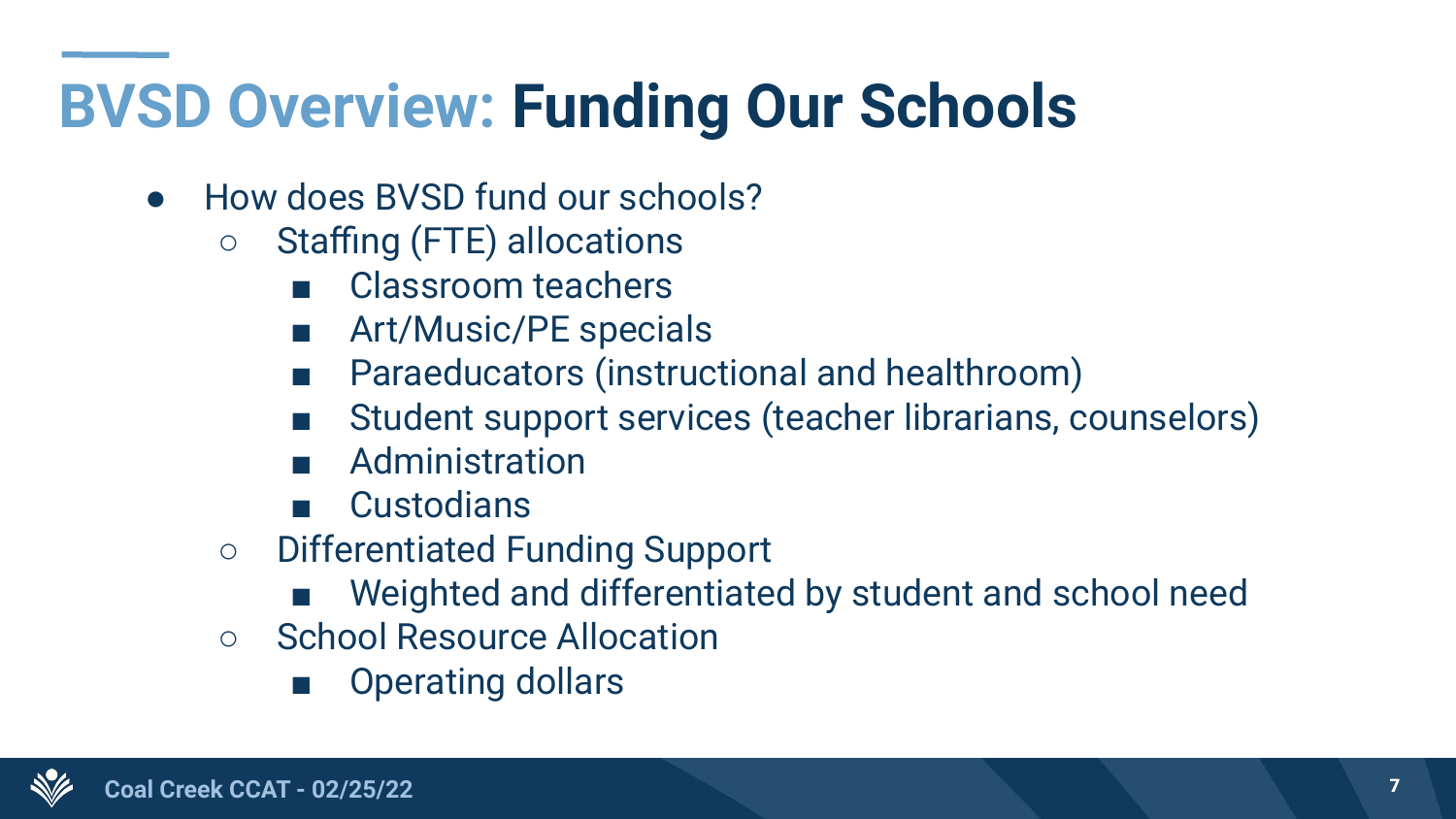#### **BVSD Overview: Funding Our Schools**

- How does BVSD fund our schools?
	- Program allocations (staffing/FTE)
		- Special Education
		- English Language Development
		- Career and Technical Education
		- Gifted and Talented
		- Preschool
		- Athletics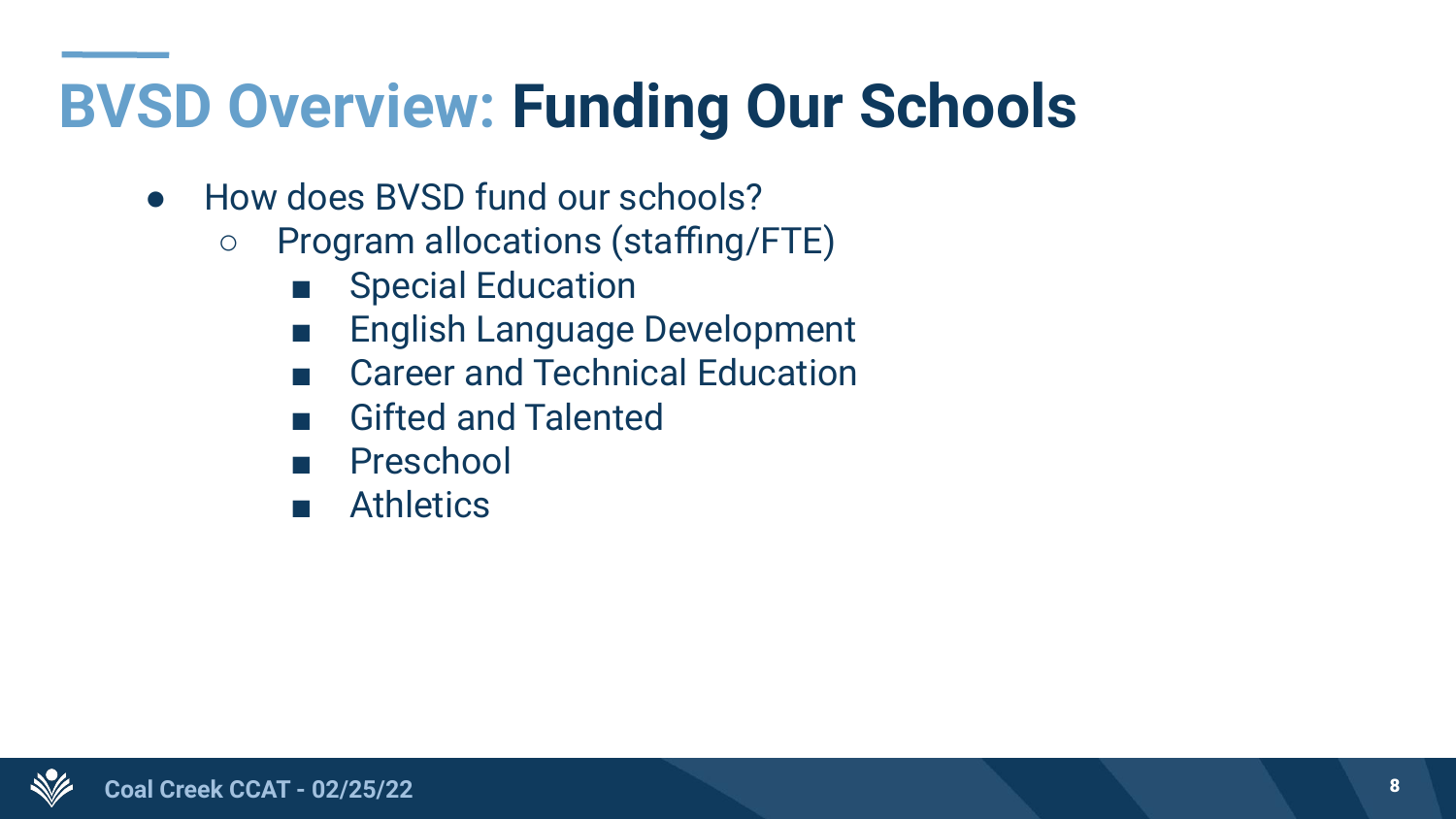## **BVSD Overview: Funding Our Schools**

- How does BVSD fund our schools?
	- Operational expenditures
		- Maintenance
		- Utilities
	- Food Services
	- Transportation
	- Technology
	- Property & liability insurance
	- District services
		- Human Resources
		- Communications
		- Business Services
		- Legal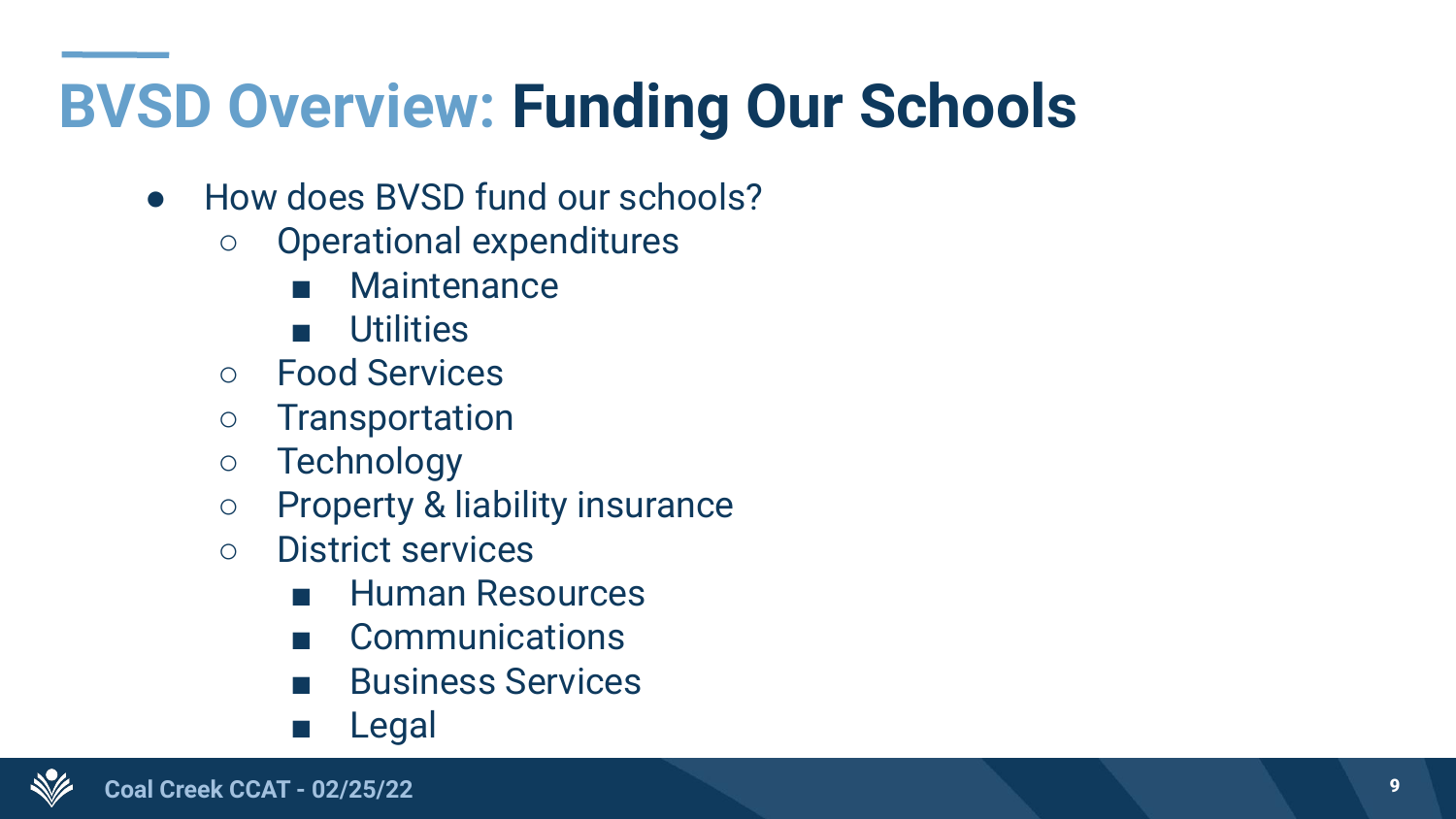#### **BVSD Overview: Staff Compensation**

● How are we able to pay our teachers so much compared to everyone else and how do we keep that going (to get the best and brightest which we definitely have) and lower class size?

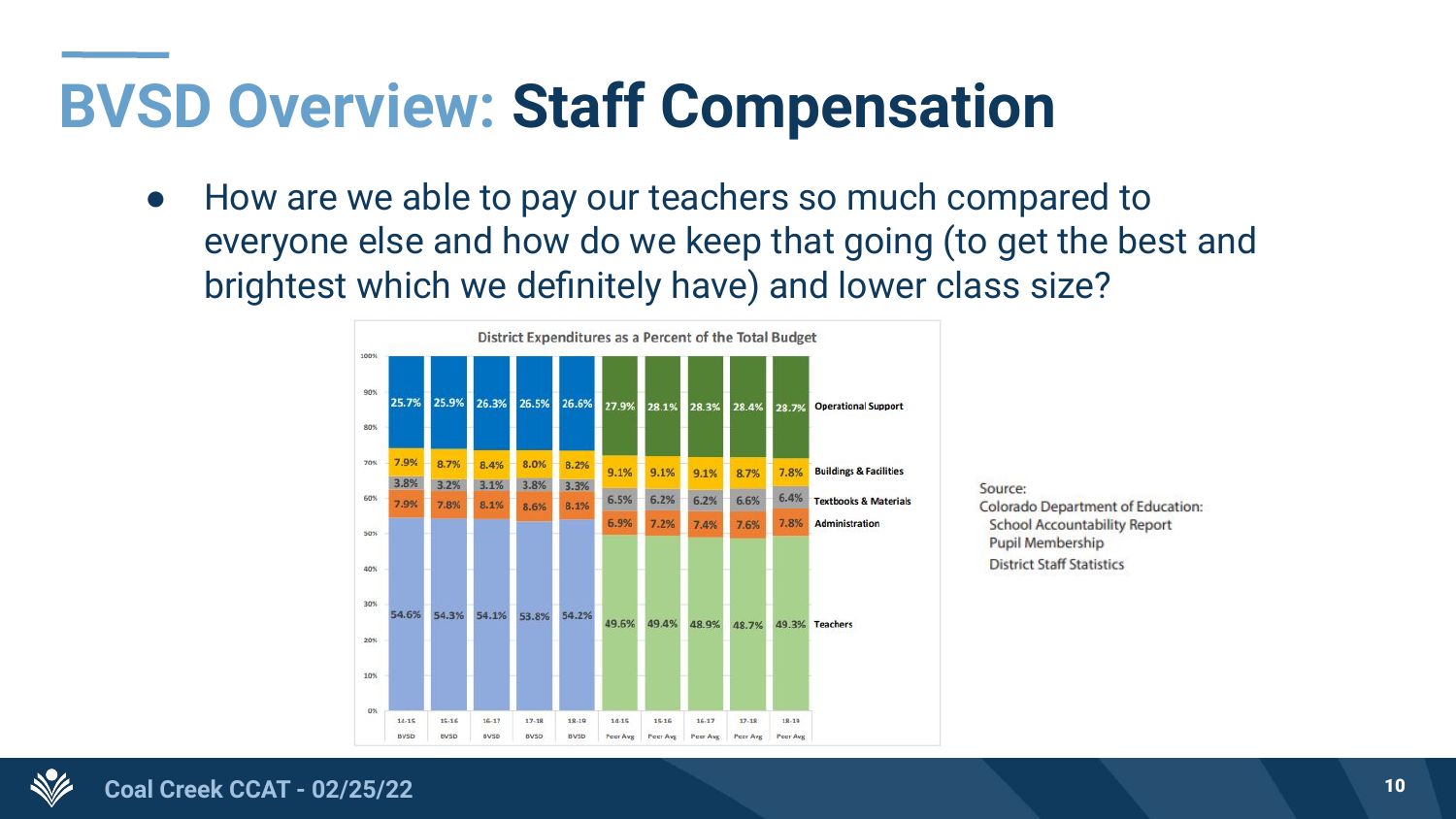#### **BVSD Overview: Staff Compensation**



Source: Colorado Department of Education: **School Accountability Report** Pupil Membership **District Staff Statistics** 

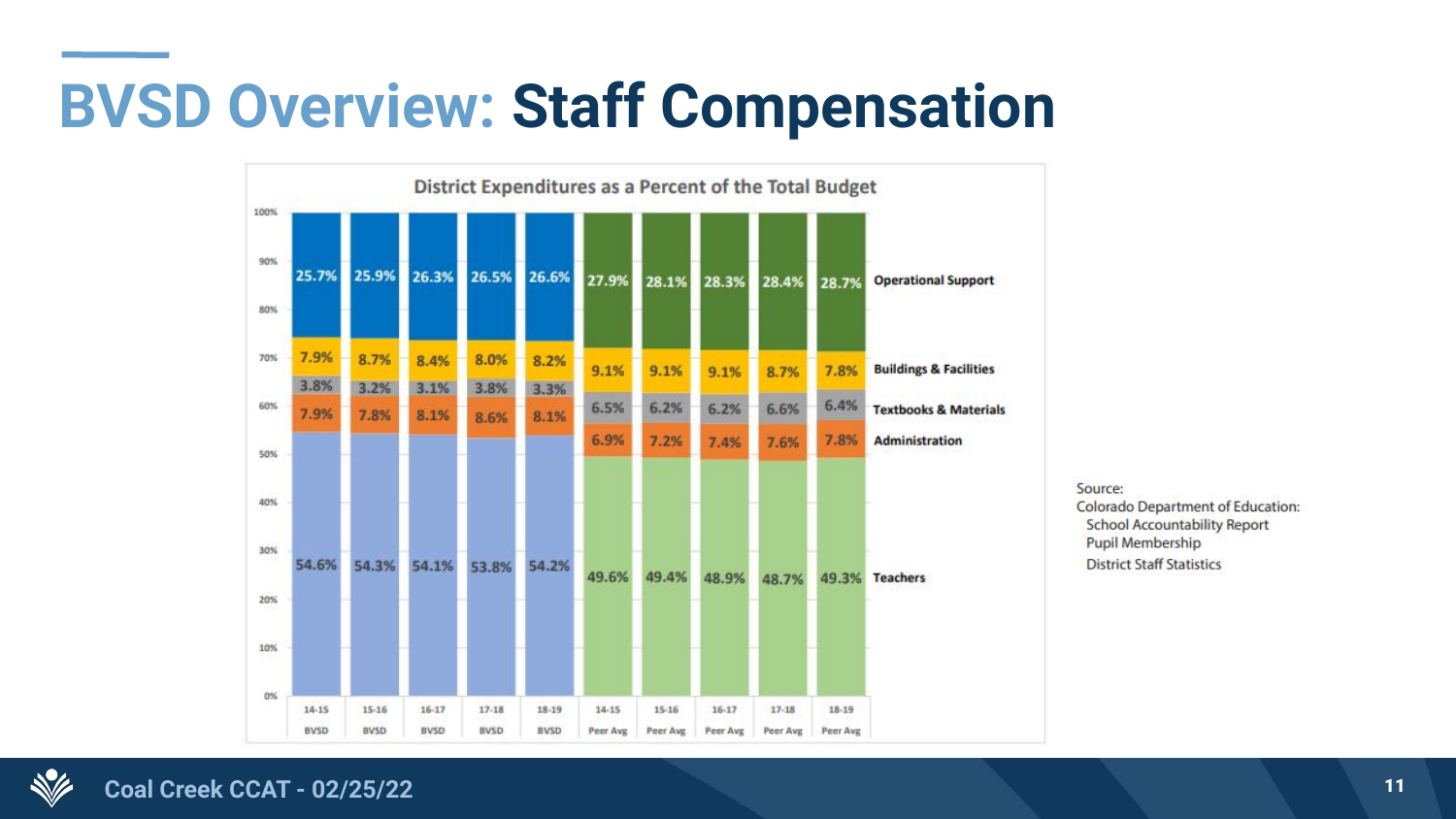#### **BVSD Overview: Staff Compensation**

- How are we able to pay our teachers so much compared to everyone else and how do we keep that going (to get the best and brightest which we definitely have) and lower class size?
	- 25% General Mill Levy override \$74.4M
	- Transportation override \$7.3M
	- Operations and Technology override \$31.3M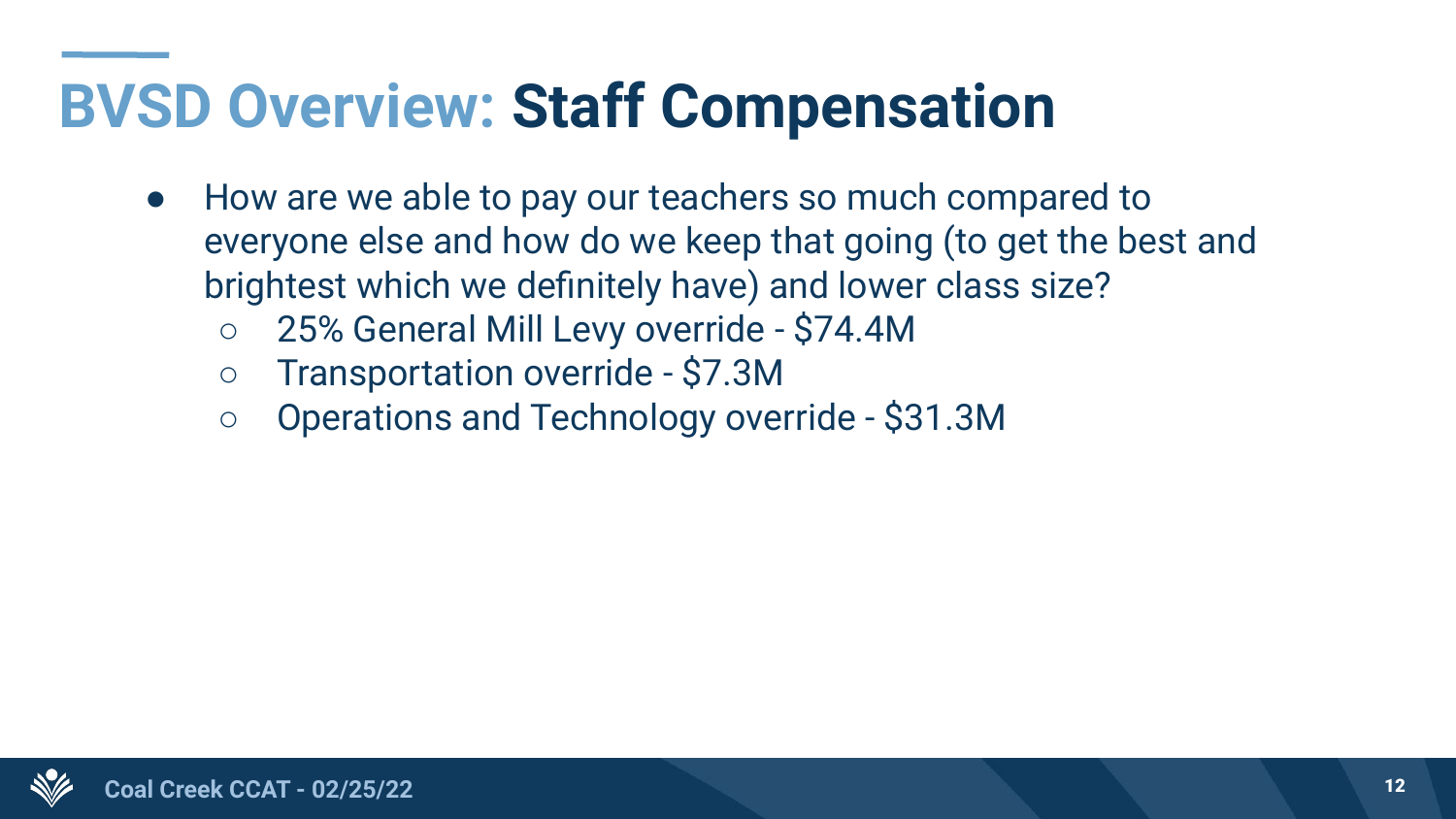#### **BVSD Overview: Funding Priorities**

- What are your main focus areas for funding schools? For example we keep on hearing that people are frustrated by the high student to teacher ratio; can we do anything about that?
	- Staff compensation for hiring and retention
	- Targeted student needs and populations
		- Differentiated funding model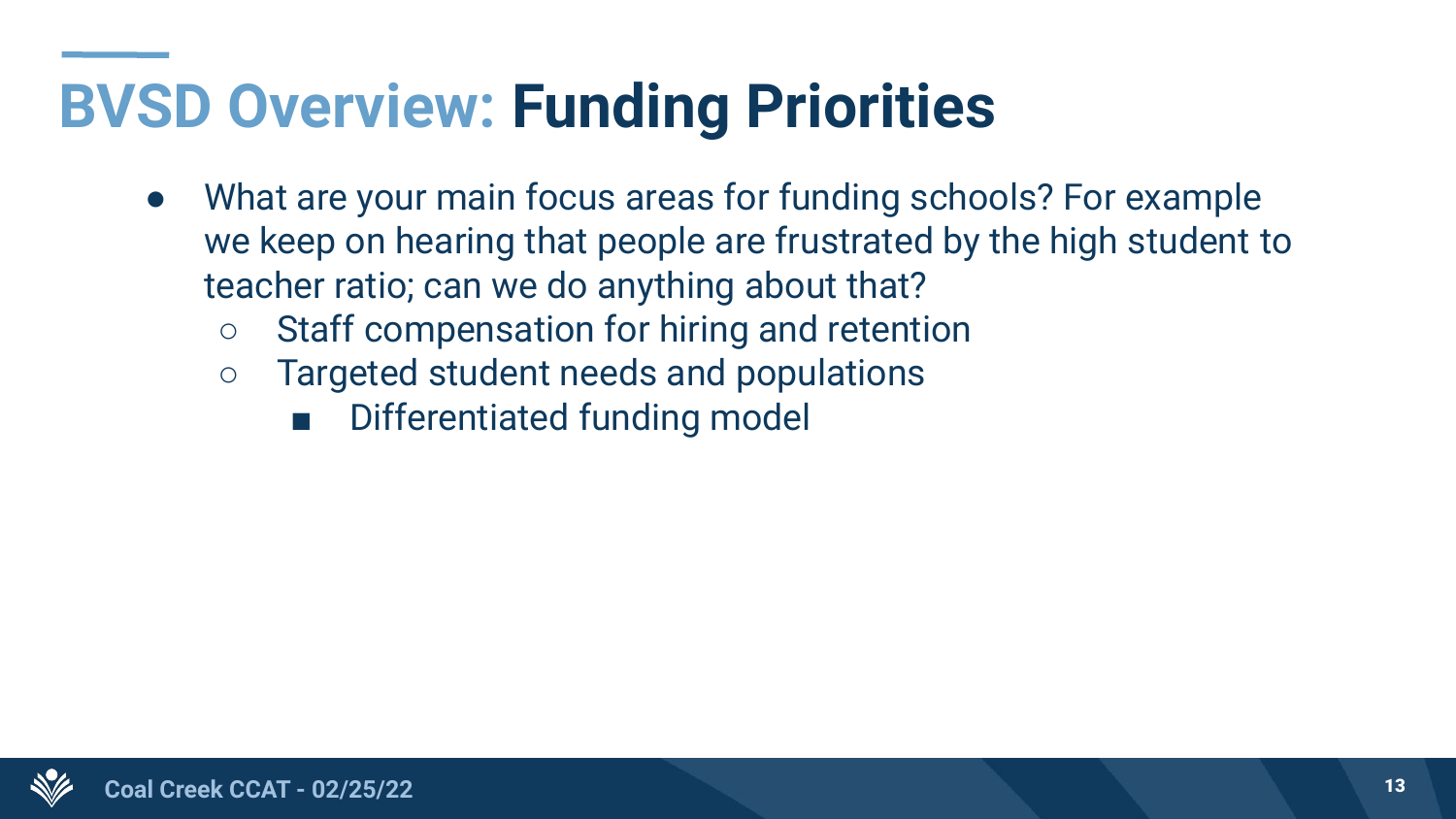#### **BVSD Overview: Staff Retention**

| <b>Position</b>               | 2019-20<br><b>Head</b><br>Count | 2020-21<br><b>Head</b><br><b>Count</b> | <b>Diff</b> | People<br><b>Returned</b> | <b>People</b><br>Left | <b>New</b><br><b>People</b> | <b>Turnover</b><br>Rate |
|-------------------------------|---------------------------------|----------------------------------------|-------------|---------------------------|-----------------------|-----------------------------|-------------------------|
| Administrators                | 69                              | 68                                     | $-1$        | 63                        | 6                     | 5                           | 8.7%                    |
| Crafts/Trades/Services        | 642                             | 588                                    | $-54$       | 541                       | 101                   | 47                          | 15.7%                   |
| <b>Instructional Support</b>  | 209                             | 203                                    | $-6$        | 168                       | 41                    | 35                          | 19.6%                   |
| Office/Administrative Support | 281                             | 265                                    | $-16$       | 241                       | 40                    | 24                          | 14.2%                   |
| <b>Other Support</b>          | 154                             | 151                                    | $-3$        | 135                       | 19                    | 16                          | 12.3%                   |
| Paraprofessional              | 832                             | 801                                    | $-31$       | 613                       | 219                   | 188                         | 26.3%                   |
| Principals                    | 101                             | 104                                    | 3           | 96                        | 5                     | 8                           | 5.0%                    |
| Professional-Other            | 188                             | 193                                    | 5           | 170                       | 18                    | 23                          | 9.6%                    |
| <b>Teachers</b>               | 1,873                           | 1,832                                  | $-41$       | 1,706                     | 167                   | 126                         | 8.9%                    |
| <b>Total Staff</b>            | 4,349                           | 4,205                                  | $-144$      | 3,733                     | 616                   | 472                         | 14.2%                   |

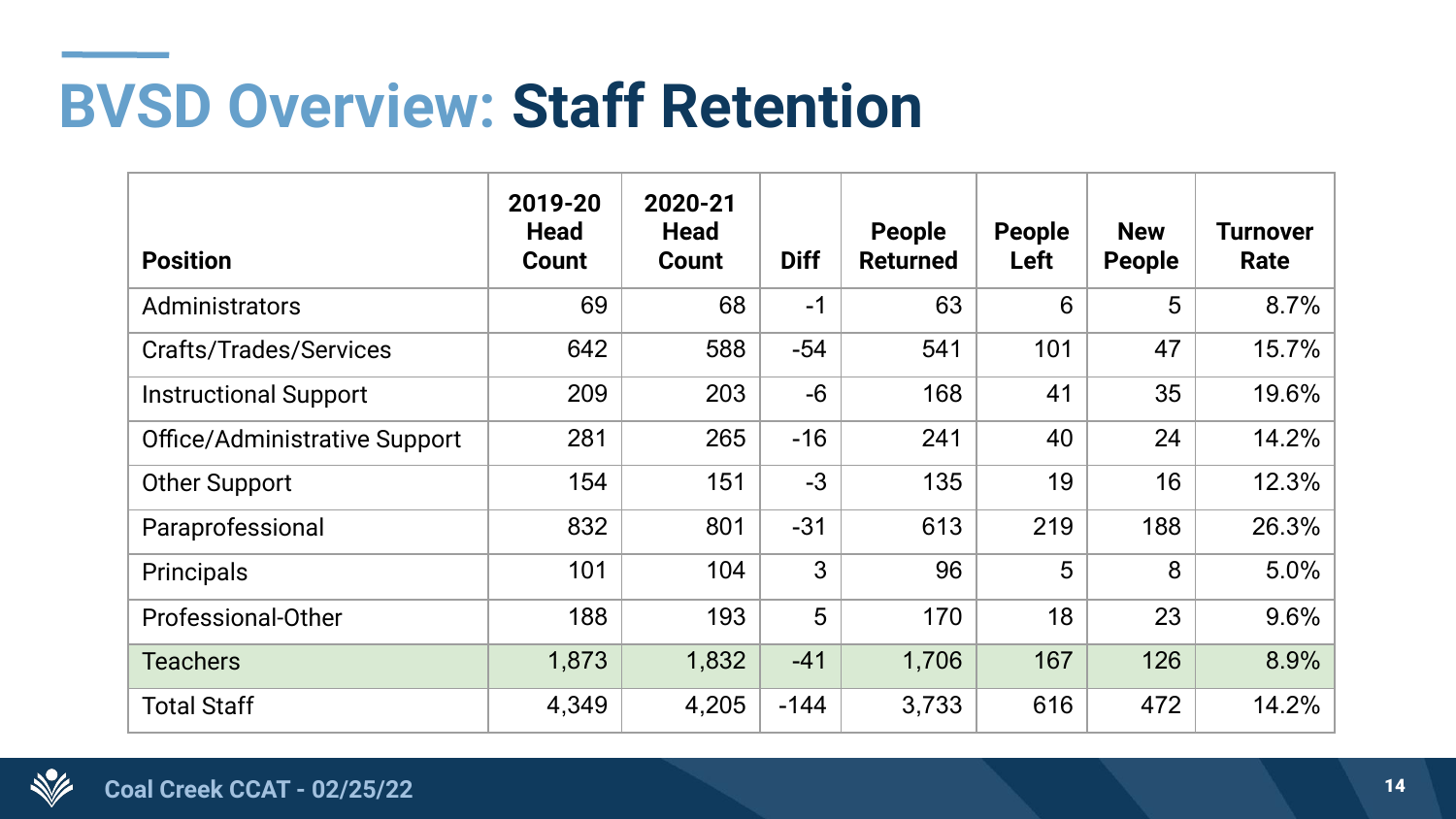#### **BVSD Overview: Staff Retention**

| <b>District</b>             | 2018-19<br><b>Teacher</b><br><b>Turnover</b> | 2018-19<br><b>Avg Teacher</b><br><b>Salary</b> |
|-----------------------------|----------------------------------------------|------------------------------------------------|
|                             |                                              |                                                |
| Poudre                      | 8.6%                                         | 63,155                                         |
| <b>BVSD</b>                 | 8.9%                                         | 82,972                                         |
| <b>Cherry Creek</b>         | 10.5%                                        | 76,759                                         |
| Adams 12                    | 11.0%                                        | 68,038                                         |
| St. Vrain                   | 11.3%                                        | 64,708                                         |
| Littleton                   | 12.0%                                        | 70,044                                         |
| Jefferson County            | 13.6%                                        | 64,077                                         |
| Douglas County              | 13.7%                                        | 60,649                                         |
| <b>Colorado Springs D11</b> | 13.9%                                        | 57,440                                         |
| Denver                      | 15.3%                                        | 68,522                                         |
| Aurora                      | 15.8%                                        | 67,532                                         |

Average teacher salary is a combination of pay scale, workload, educational level and teaching experience. Attracting experienced staff with a higher pay scale, having higher retention long-term and hiring staff with a greater concentration of advanced degrees will lead to higher average salary.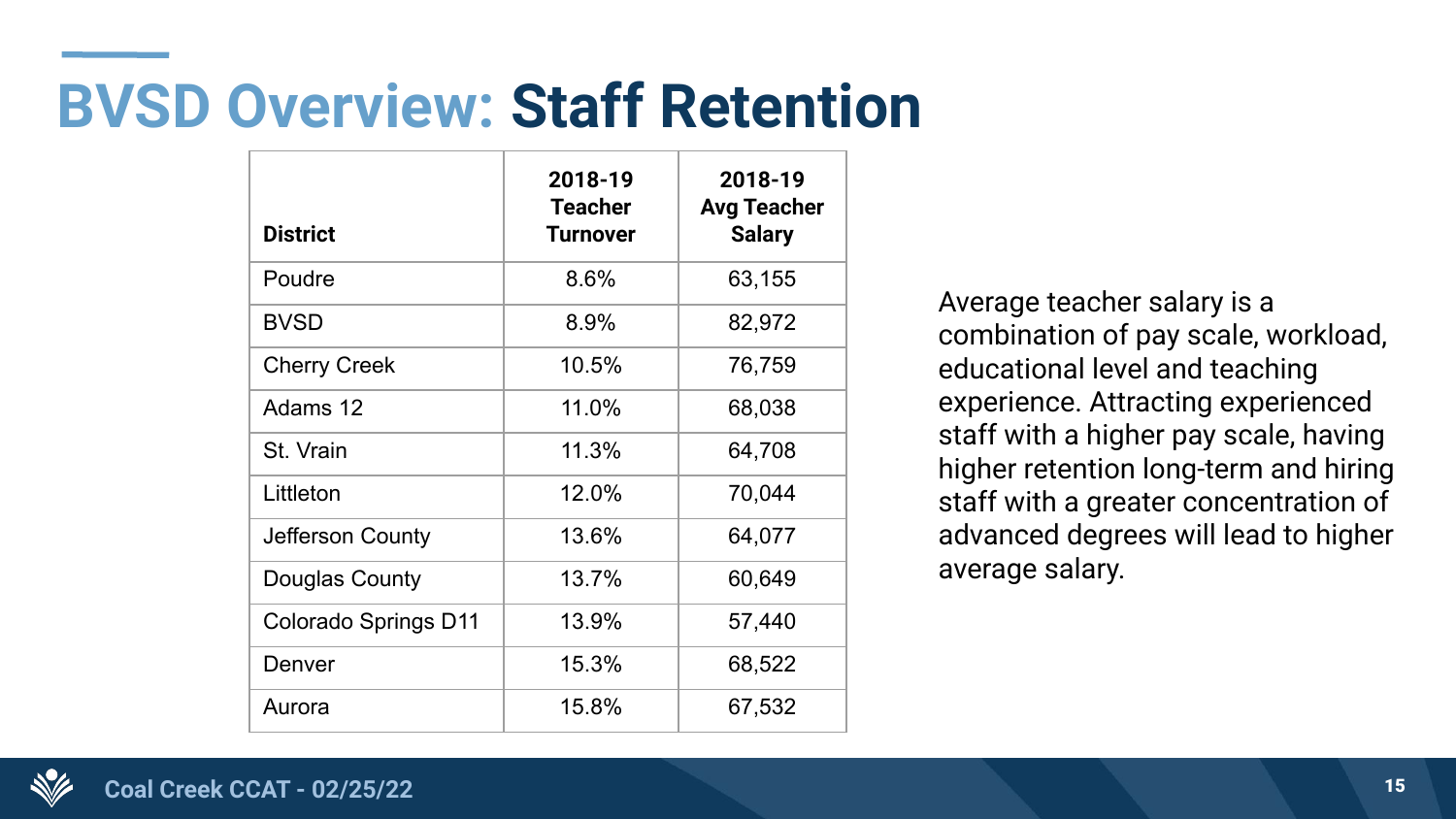#### **BVSD Overview: Funding Priorities**

- What are your main focus areas for funding schools? For example we keep on hearing that people are frustrated by the high student to teacher ratio; can we do anything about that?
	- Strategic Plan and Strategic Initiatives
	- Academic Return on Investment Review programs to ensure the best use of resources
	- Declining enrollment Boulder, Front Range, Colorado and national trends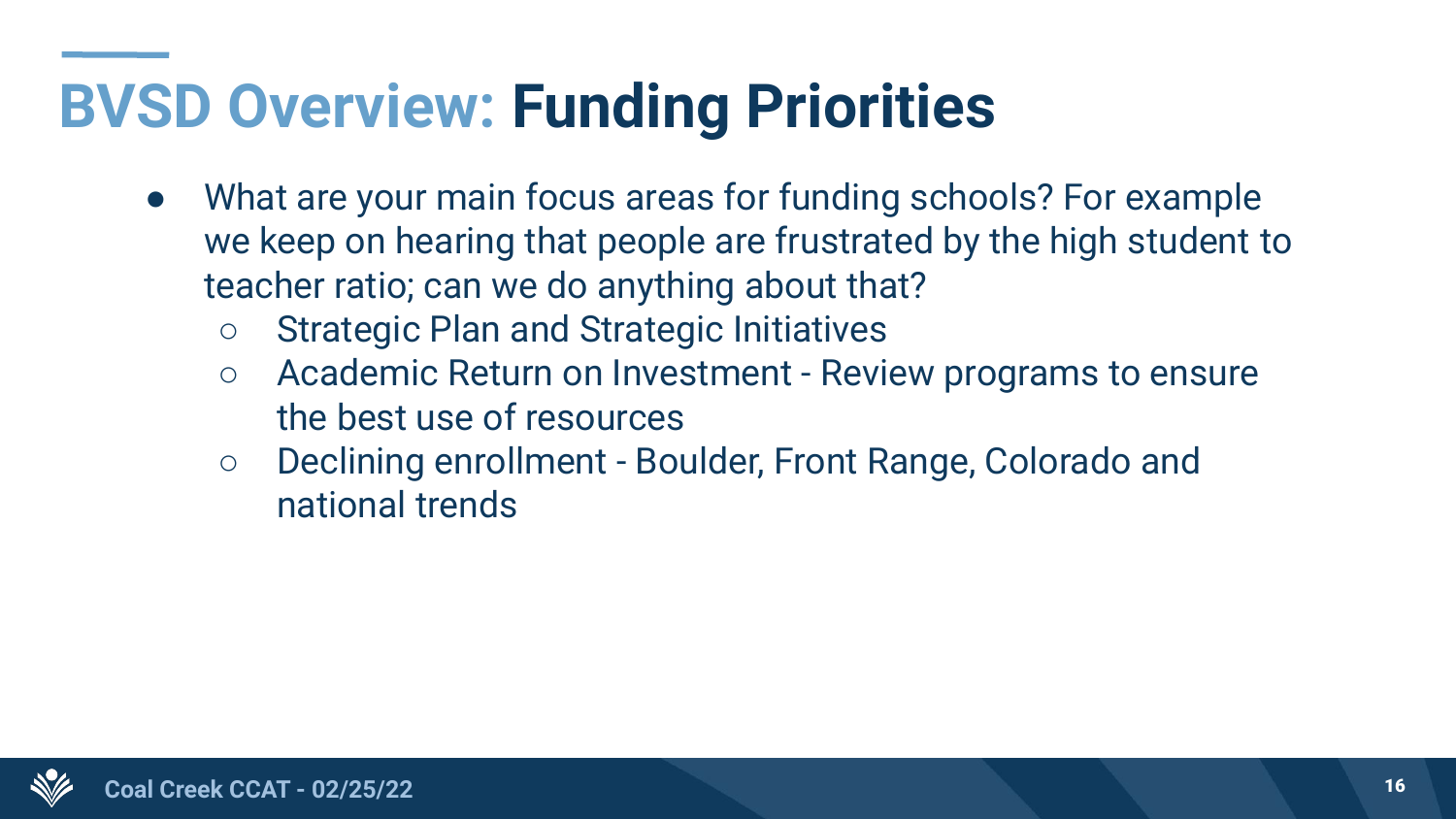#### **BVSD Overview: Funding Priorities**



**Strategic Initiatives** 

- · Standards based scope and sequence
- Common aligned Instructional practices
- Maximize school-based administrators' leadership capacity
- Adaptive Assessment **Framework**
- Tiered system of school requirements, supports, and accountability metrics
- Needs-based allocation system
- Monitor and assess academic return on investment (AROI)
- · School-family connectedness
- · Strategically manage existing partnerships and build new partnerships
- Meaningful career discovery and postgraduate preparation
- Culturally responsive principles and best practices that challenge inequity and bias
- Employee wellness and student efficacy

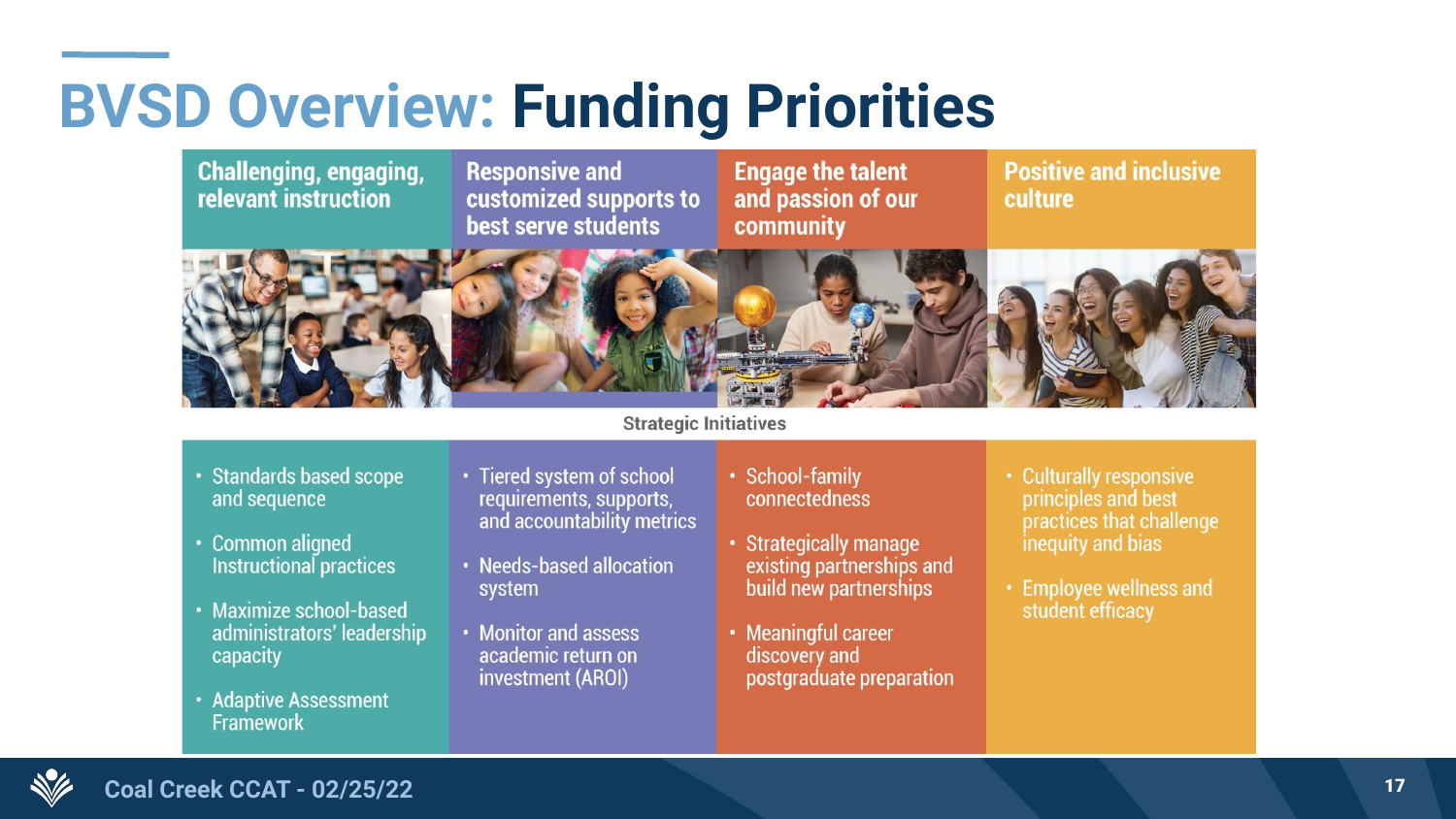#### **BVSD Overview: Student:Teacher Ratio**

● What are your main focus areas for funding schools? For example we keep on hearing that people are frustrated by the high student to teacher ratio can we do anything about that?



#### **CDE data include:**

- Preschool-12 student membership;
- All district schools, inclusive of charter schools;
- The CDE category of "Teachers" captures all Regular Education Teachers, Special Education Teachers and Title I Teachers.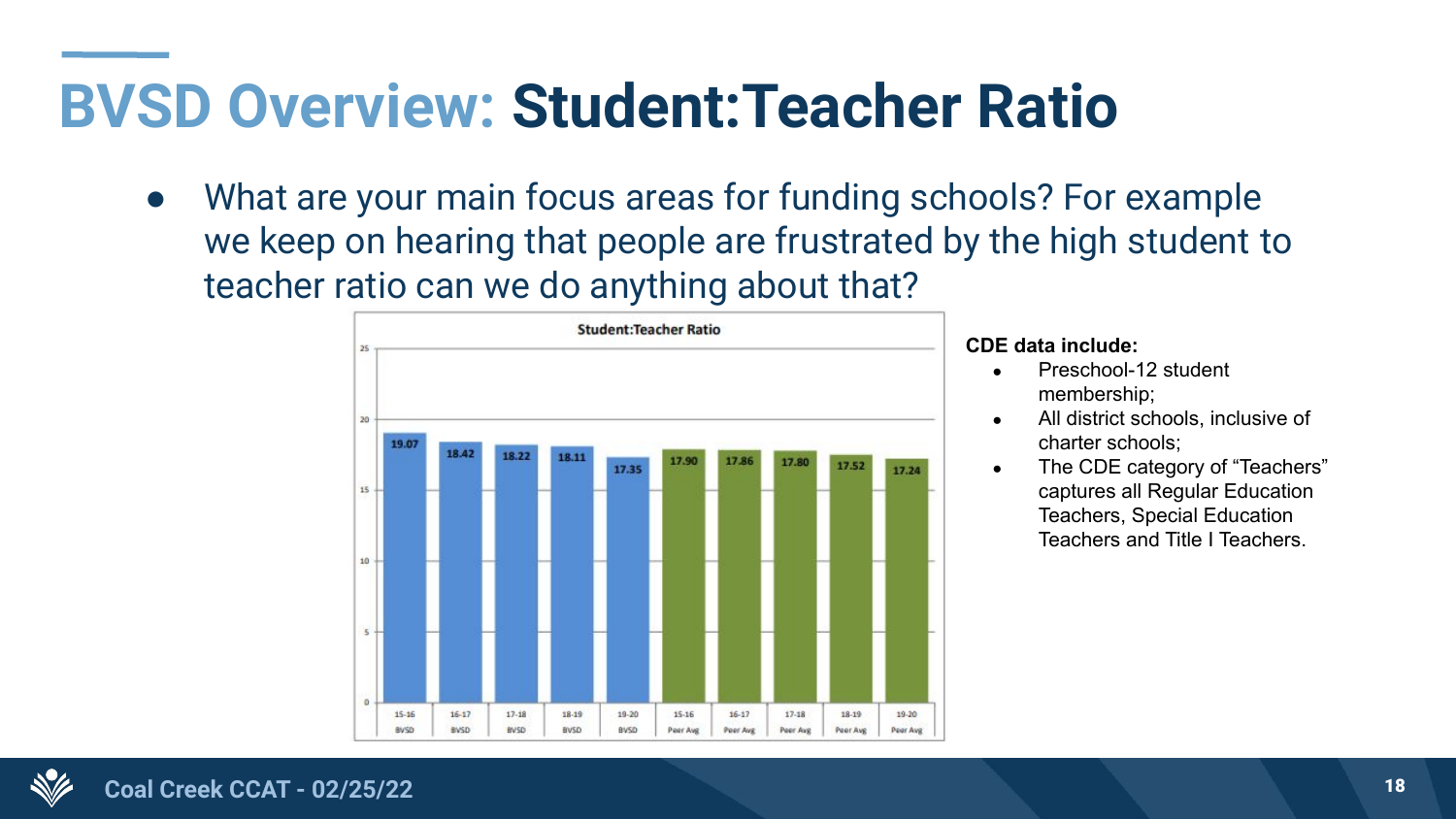#### **BVSD Overview: Student:Teacher Ratio**



#### **CDE data include:**

- Preschool-12 student membership;
- The CDE category of "Teachers" captures all Regular Education Teachers, Special Education Teachers and Title I Teachers.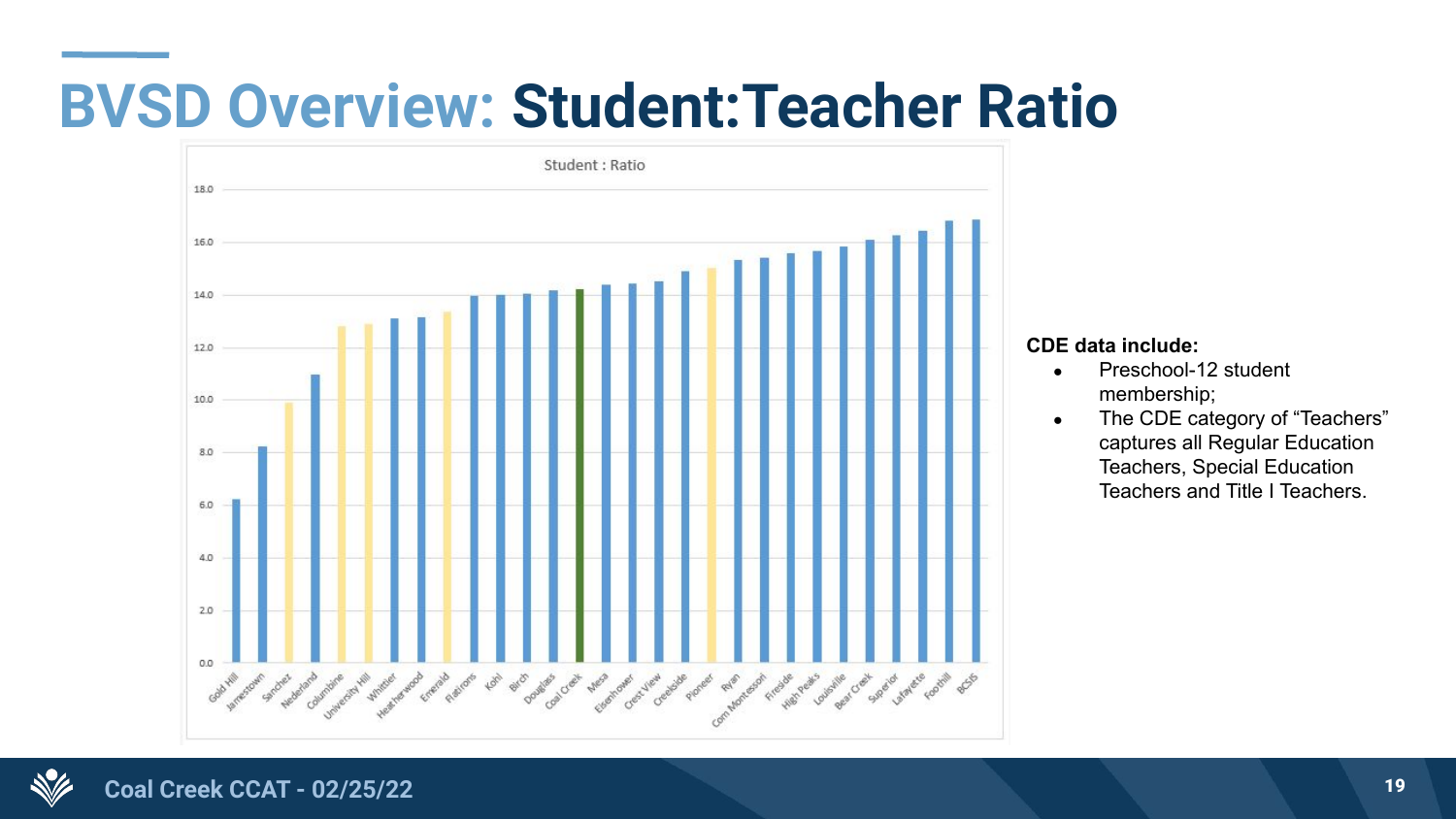#### **BVSD Overview: 2014 Bond Program**

- How has the bond been going?
	- 97% complete
		- expenditures compared to total program
	- 62 projects completed
		- of 63 in master plan
	- \$677M
		- expenditures through December 31, 2021
	- Final Citizen's Bond Oversight Committee (CBOC) 03/08/22
	- bond.bvsd.org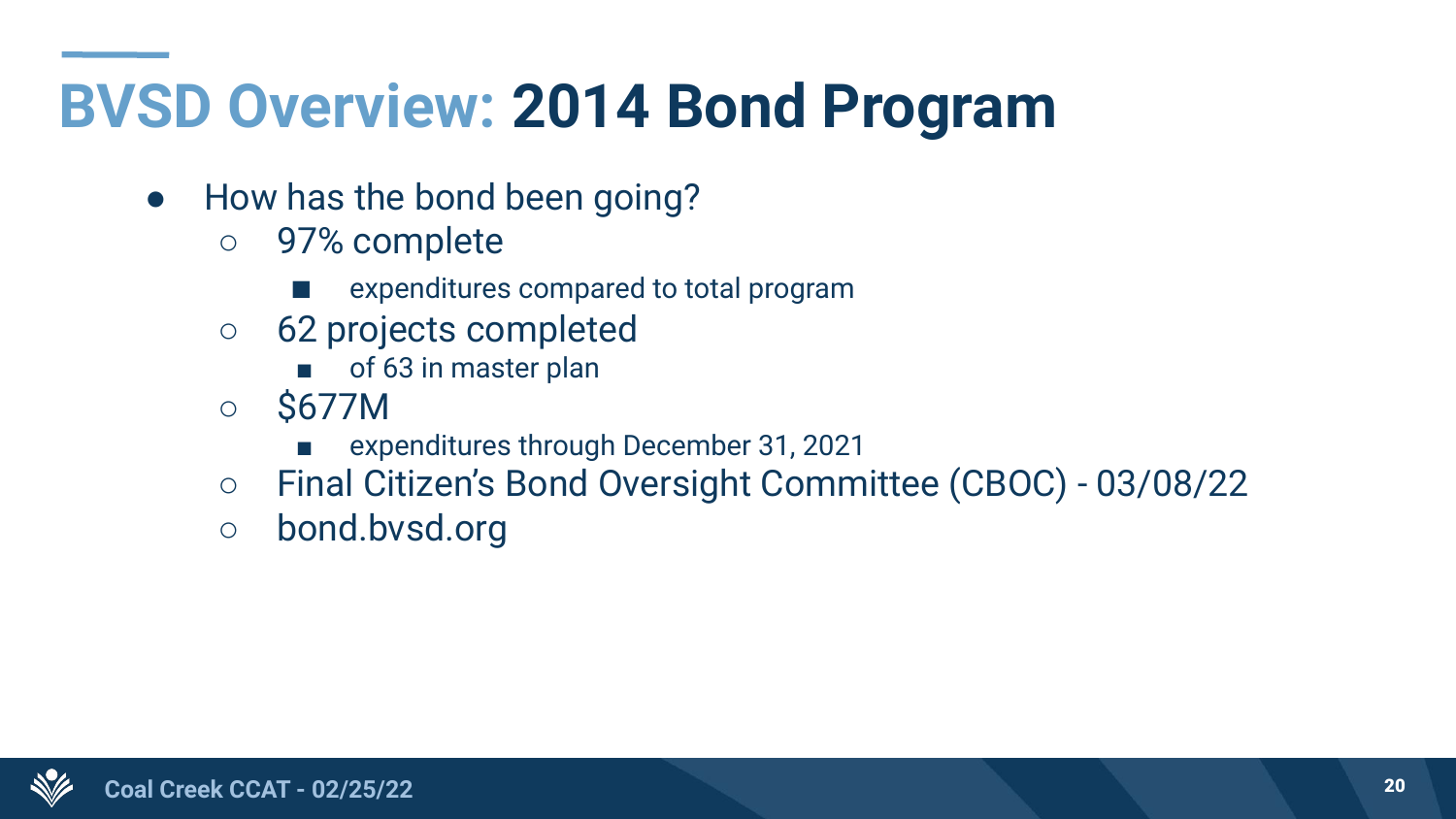## **BVSD Overview: Local Funding Options**

- Do you see us asking for more money?
	- Limited local funding options
		- Transportation Mill Levy Override
			- \$7.3M current mill
			- $\bullet$  ~\$6M additional funding available
		- Operations and Technology Override
			- 4 mills and \$31.3M
			- Additional funding for new items
	- State funding options
		- Legislative advocacy
		- 2022 ballot measures